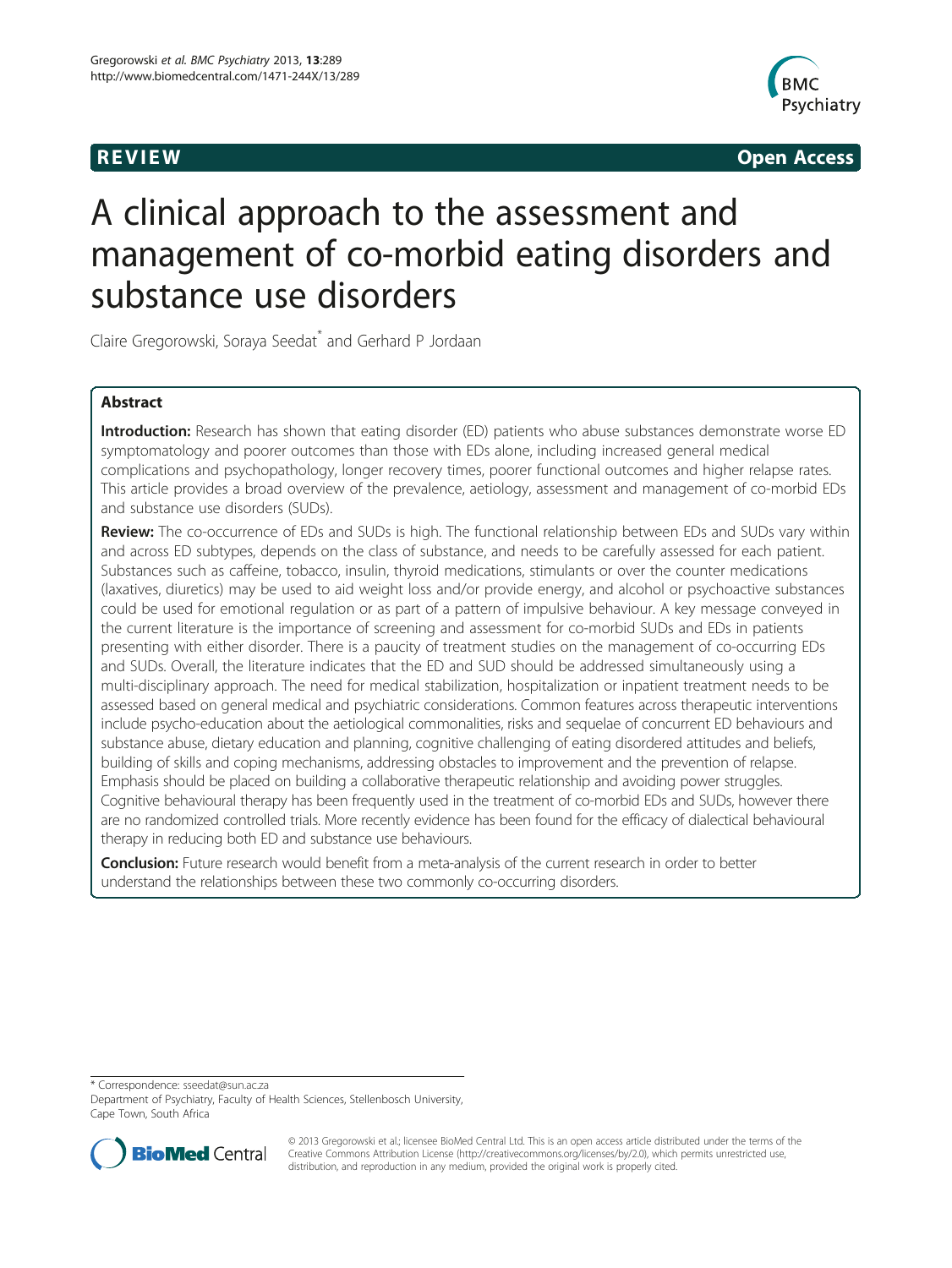#### Introduction

The understanding and management of eating disorders (EDs) presents challenges to researchers and clinicians alike. Complicating factors include patients' reluctance to seek treatment because of psychological investment in maintaining the disorder, high rates of co-morbidity with other Axis I and II disorders and variations in symptom presentation and aetiological factors both within and across ED subtypes [[1](#page-9-0)-[3](#page-9-0)]. Co-morbid substance use disorder (SUD) is commonly found with EDs and can lead to increased general medical complications and psychopathology, longer recovery times, poorer functional outcomes and higher relapse rates [\[4](#page-9-0)-[7](#page-9-0)]. This article considers the prevalence of co-morbid EDs and SUDs, the types of substances used and their role and function in ED pathology before outlining assessment and diagnostic considerations and management strategies.

#### Review

# Epidemiology

#### Prevalence

The rates of co-morbid eating EDs and SUDs reported in the literature are high. These rates do vary across studies however, in part due to the heterogeneity of definitions of SUDs that have been applied. For example, only some studies distinguish between substance use, abuse and dependence or disorder. Studies have reported that up to 50% of patients with an eating disorder will abuse alcohol or an illicit substance, compared with 9% of the general population, and that 35% of alcohol or illicit substance abusers have an eating disorder where the general population prevalence of an eating disorder is 3% [[8](#page-9-0)]. In a more recent review of the literature, rates of between 17% and 46% were reported [\[7\]](#page-9-0). In adolescent populations exhibiting eating disordered behaviour, rates of substance use and abuse has also been found to be 20-40% greater than that of normal weight peers [[9](#page-9-0)].

Traditionally, Bulimia Nervosa (BN) has had the strongest reported association with substance use compared with Anorexia Nervosa (AN) [\[6,10](#page-9-0)-[14\]](#page-9-0). In a metaanalysis of the literature, Calero-Elvira et al. (2009) found a "significant but negligible" increase in substance use amongst those with an ED compared with healthy controls. They reported the highest prevalence of substance use in those with BN purging type followed by those with Binge Eating Disorder (BED), compared with the healthy population, whereas those with AN restricting type had lower levels of drug use than healthy controls [[15\]](#page-9-0).

However, some recent studies have documented that co-morbid AN and SUDs may be more prevalent than previously thought, particularly for those with AN with bulimic features [\[10,13,14,16](#page-9-0)]. For example, Root et al.

(2010b) found that women with AN, BN and a lifetime diagnosis of AN and BN (ANBN) all had increased risk of substance use compared with controls, with ED subgroups with bulimic features being at increased risk for alcohol use/dependence compared with the restricting AN group (R-AN), and the R-AN group having similar levels of illicit drug use as the binge/purge AN group [[14\]](#page-9-0). Baker et al. (2010) found no significant difference in prevalence rates of SUD between AN patients and patients with BN, however this study did not differentiate between AN subtypes [[16\]](#page-9-0). Root et al. (2010a) found that substance abuse/dependence was most common among those with a lifetime diagnosis of AN and BN (ANBN), least common among those with restricting AN, and the presence of purging behaviour was more highly associated with SUDs than non-purging behaviour [[13\]](#page-9-0). Thus, substance use by patients with AN is more common than previously thought, ED patients with bulimic features appear to be at highest risk for alcohol use disorders, and evidence for prevalence of drug use amongst R-AN patients is mixed. Some studies have documented specific associations between eating disorder sub-types and varying patterns of substance use, but data is inconsistent.

#### Substances of abuse

Alcohol Alcohol abuse/dependence has been found to be more common in those with BN, binge eating (BE), or those with AN who engage in binging and/or purging behaviour [\[17,18](#page-9-0)]. Dansky et al. (2000) reported higher levels of alcohol dependence in women with BN compared to those without, but found higher levels of alcohol abuse only when the presence of depression and PTSD was controlled for, indicating that these conditions may influence or mediate the relationship between BN and alcohol abuse. They concluded that 31% of women with BN also have a history of alcohol abuse and 13% have a history of alcohol dependence [[19](#page-10-0)]. However studies do differ. For example, Franko et al. (2005) reported prevalence rates of 27% of lifetime alcohol use disorder (AUD) in their sample of ED patients. Levels of alcohol abuse/dependence did not differ significantly in those with AN compared with BN. However, of the AN group reporting an AUD 72.7% were AN binge purging type, which may explain this difference. Krug et al. (2008) found no significant difference in lifetime and current alcohol use between ED patients and a healthy control group [[11,](#page-9-0)[20\]](#page-10-0). Within the ED group, those with a diagnosis of Eating Disorders Not Otherwise Specified (EDNOS) had higher levels of current and lifetime alcohol use compared with other ED types, including BN [[11\]](#page-9-0). This can be explained by the fact that many studies do not include patients diagnosed with EDNOS. This underscores the need for research on this commonly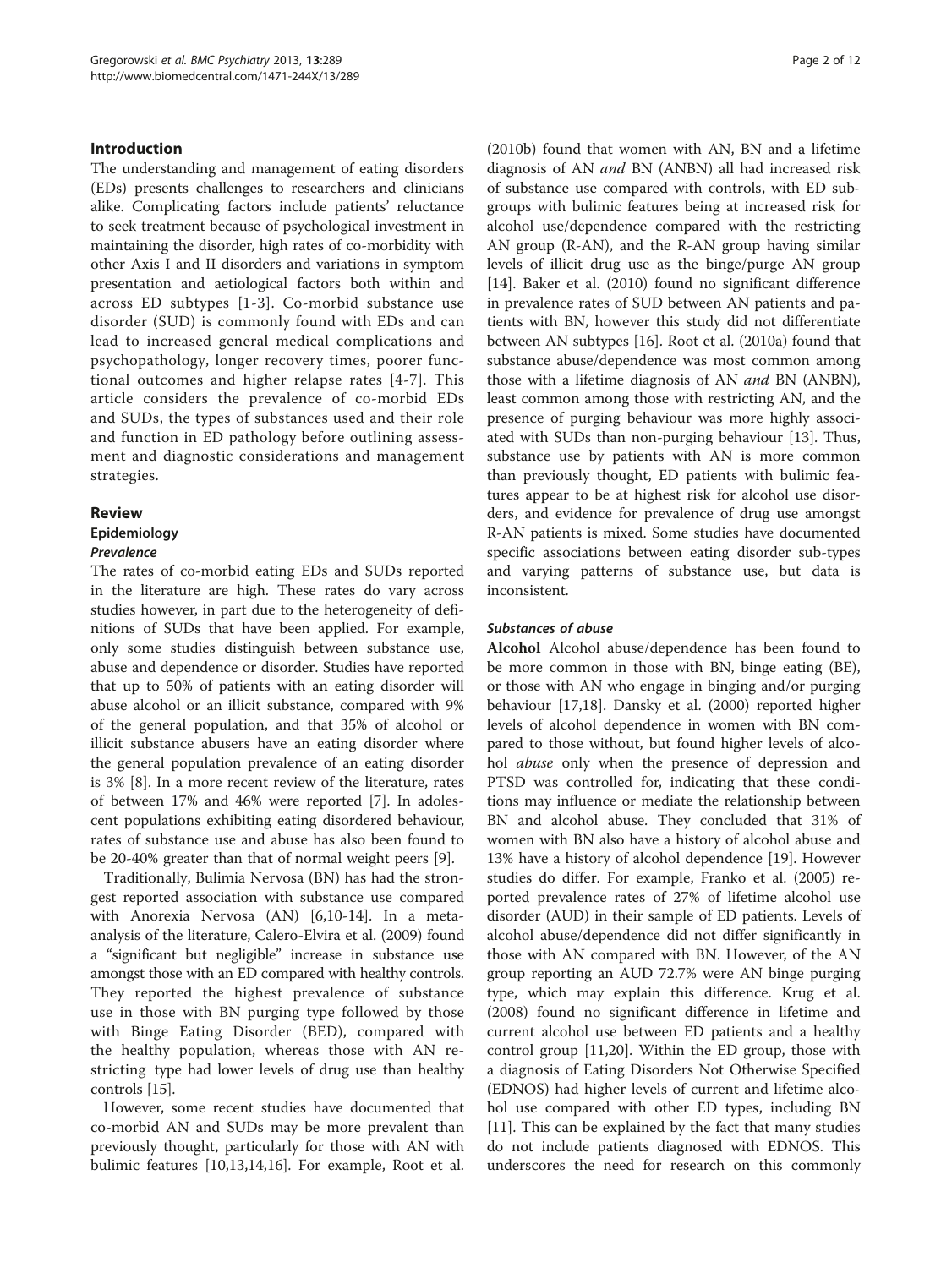diagnosed ED subtype [\[11](#page-9-0)]. Overall, the data indicate that alcohol abuse/dependence is more commonly found in ED subgroups with bulimic features.

Where differences have been found, binge drinking (associated with alcohol abuse) seems to be more highly associated with BN than frequency of use (associated with alcohol dependence). In a recent study, Piran and Robinson (2011) found in a non-clinical sample that the cluster of binging, dieting and purging behaviour was most strongly associated with binge drinking (and cocaine use) but not with the frequency of alcohol use [[21\]](#page-10-0). Stewart et al. (2000) also found that dietary restraint was associated with the quantity of alcohol consumption (binge drinking) in women with BN, but not with the frequency [[22](#page-10-0)].

Several hypotheses have been suggested to explain this differential relationship. Alcohol abuse and the ED may be part of more general behaviour dysregulation including impulsivity. Alcohol could be used as a form of emotional regulation in ED women. Alternatively, increased binge drinking may be the result of attempts to restrict alcohol intake (because of the high calorie levels in alcohol) followed by alcohol binges [\[18,](#page-9-0)[22\]](#page-10-0). Studies have shown that restriction of a substance such as food or alcohol leads to increased reinforcement value for that or other substances [[23\]](#page-10-0).

Alcohol use may also be a risk factor for the development of an eating disorder [\[24,25\]](#page-10-0). Some studies have indicated an increased prevalence of ED behaviours in adolescents using alcohol, with frequency and severity of alcohol consumption found to be positively associated with number of ED symptoms [\[24\]](#page-10-0). Similarly, Piran and Gadalla (2006), in a nationally representational study of Canadian women, reported an association between risk for developing an eating disorder and lifetime alcohol dependence [[26\]](#page-10-0). In contrast, Franko et al. (2005) found that having an ED was more likely to lead to the development of an AUD than the reverse. They report depression and over concern with body image and vomiting as the main risk factors for developing a comorbid AUD in women with AN [\[20](#page-10-0)]. The latter study includes patients diagnosed with an ED, rather than risk for ED or subclinical ED symptoms. This may explain the greater impact of EDs on SUDs reported by Franko et al. (2005), in contrast to the inverse relationship suggested by the previous two studies. Further investigation of the pathobiological and temporal relationship between these two disorders is needed.

Caffeine and tobacco Caffeine is used as an appetite suppressant or to provide energy and can be consumed through coffee or diet drinks [\[8\]](#page-9-0). Similarly, tobacco is used as a weight loss aid, not only because it suppresses appetite, but because it can help to distract from

thoughts about food [\[8](#page-9-0)]. Distorted body image is associated with increased risk of a caffeine abuse disorder and tobacco use has been associated with greater levels of eating disorder pathology [[8,13,16\]](#page-9-0).

Baker et al. (2010) reported in their study that caffeine and tobacco were the most frequently used substances, and women with AN were more likely to have a caffeine disorder and to smoke cigarettes (26% and 52% respectively), compared with those with BN (23% and 45%). However, this difference was found to be non-significant and AN in this study was broadly defined. [\[16](#page-9-0)]. Krug et al. (2008) reported that women with an ED (particularly those with BN or AN-binging/purging type) were more likely to smoke, and smoked more frequently as a way of controlling weight, than healthy controls [\[11](#page-9-0)]. In contrast, Root et al. (2010b) reported no difference in levels of tobacco use across AN subtypes, including an AN and BN lifetime group [[14](#page-9-0)]. Thus, tobacco and caffeine use is greater amongst ED patients compared with controls but reported prevalence rates across ED subgroups are somewhat inconsistent.

Illicit substances (amphetamines/stimulants/cannabis/ opiates) Amphetamines may be used as appetite suppressants in order to aid weight loss [\[15,16\]](#page-9-0). Psychoactive substances may also be used to help regulate painful affect [[27](#page-10-0)]. In a review of the literature, Holderness et al. (2004) found that rates of amphetamine use were found to be higher in patients with AN compared with BN [[17](#page-9-0)]. Piran and Robinson (2006, 2011) found associations between dieting and purging behaviour (without binging) and amphetamine use [\[18](#page-9-0),[21\]](#page-10-0). An association has previously been shown between dieting and bingeing and amphetamine use, however Calero-Elvira et al. (2009) did not find increased use of these classes of substance in their ED group (combined BN, BED and AN) compared with the general population [\[15](#page-9-0)]. Amphetamine use may therefore be associated with dieting and purging behaviour rather than binging behaviour, which might be expected given its role in aiding weight loss, however data is inconsistent. A recent study by Jeffers et al. (2013) reported on the wide use of prescribed stimulants (usually used in the treatment of ADHD) as weight loss aids in a group of 705 undergraduate students [\[28\]](#page-10-0).

Calero-Elvira et al. (2009) reported increased prevalence of cannabis and opiates in those with an ED (subgroups combined) compared with controls, however AN restricting type did not demonstrate significant combined drug use compared to controls [\[15](#page-9-0)]. Root et al. (2010) found increased cannabis use in ED patients compared to a control group and reported comparative prevalence rates across ED subgroups for this class of substance. They further reported that cannabis was the most frequently used drug among AN patients, and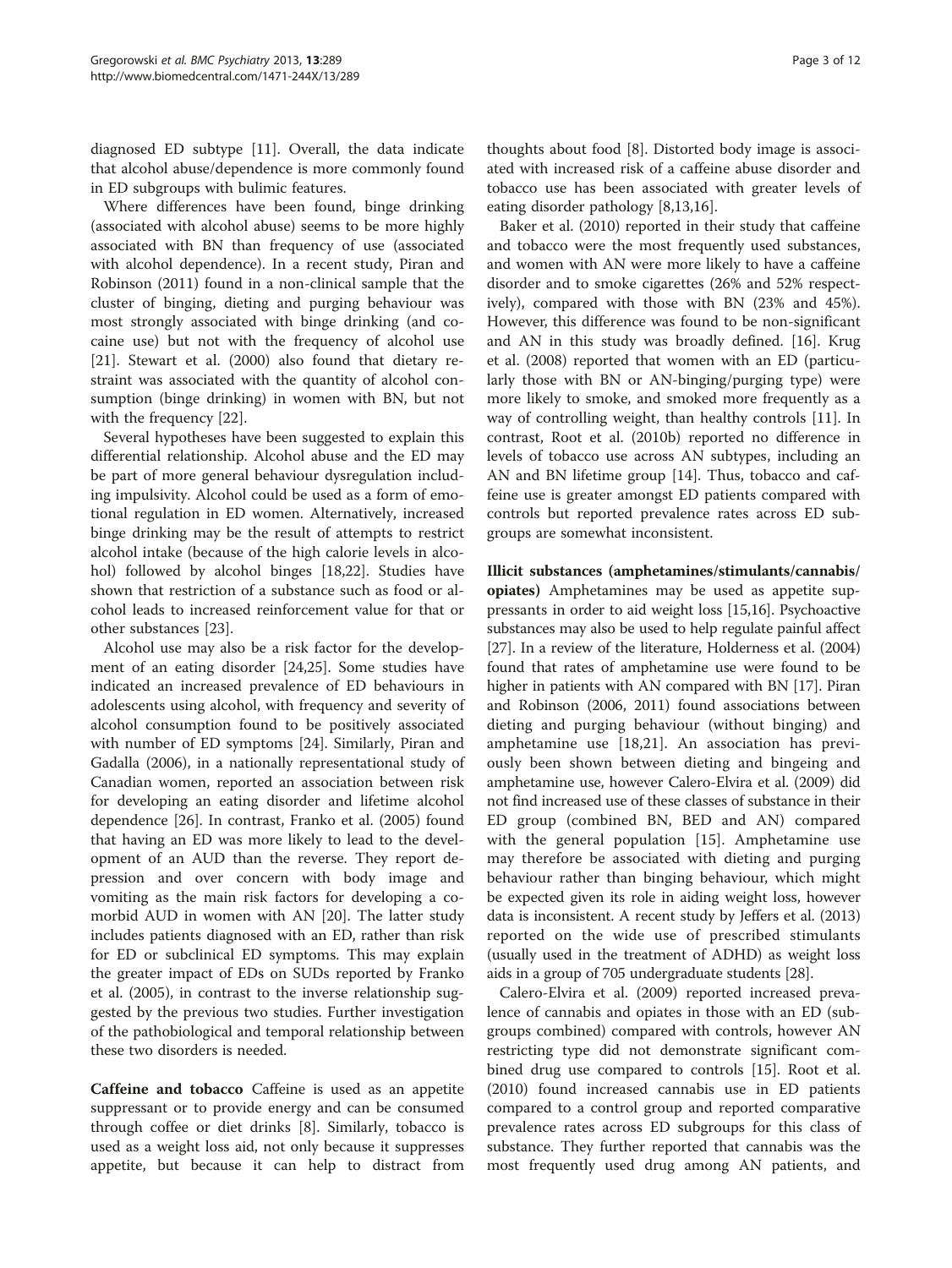hypothesized that this reflected norms of the general population where cannabis was the most frequently used illicit substance [\[14](#page-9-0)]. Calero-Elvira et al. (2009) postulated that this class of illicit substances may be also be used to cancel out the restlessness associated with stimulant use [\[15\]](#page-9-0). In sum, illicit drug use seems generally more common in ED populations compared to healthy controls; they may be used as weight-loss aids, to regulate affect or to counteract the effects of other substances. More data is needed to clarify differential relationships between the types of illicit drugs and ED subgroups.

Over the counter or prescription medications (laxatives/ diuretics/diet pills/thyroid medications/insulin) Laxatives are used as a means of weight loss. They are thought to be the most commonly abused substances by those with an eating disorder, with prevalence rates of up to 75% being reported in this population [[12\]](#page-9-0). According to Mitchell et al. (1997), ED patients who misuse laxatives have higher levels of co-morbid psychopathology than those who do not, leading to treatment complications [\[12\]](#page-9-0). Pryor et al. (1996) found that laxative use predicted higher levels of perfectionism and avoidant personality traits [[29\]](#page-10-0). Bryant-Waugh et al. (2006) reported that 26.4% of their sample of 201 outpatients with an eating disorder diagnosis used laxatives as a means of losing weight, and these patients were identified as having more severe clinical presentations (eating disorder symptomatology and other psychopathology) that were independent of the ED type [\[30\]](#page-10-0).

Stimulant type laxatives are most commonly used and desensitization leads to increased levels of usage in individuals [\[12\]](#page-9-0). Laxative misuse has been found to be an ineffective weight-loss mechanism, and the abuse of laxatives results in medical complications such as chronic diarrhea, disturbances in electrolyte and acid– base balance, reflex peripheral edema, constipation, impairment in colon functioning and nephrolithiasis (kidney stones), among others [[12](#page-9-0),[31](#page-10-0),[32](#page-10-0)]. An association has been found between laxative use and use of diuretics and diet pills, however diet pills are less frequently used compared with laxatives [[12,](#page-9-0)[33\]](#page-10-0). Diuretics are commonly used as a method of purging in patients with BN, often resulting in severe electrolyte imbalances [\[34](#page-10-0)]. The use of multiple forms of purging methods has been associated with increased eating disorder severity, whereas purging frequency has been shown to predict other forms of psychopathology such as depression, impulsivity, anxiety and personality disorders [\[35\]](#page-10-0). ED patients may also abuse thyroid replacement hormones in order to increase metabolism and support weight-loss, leading to increased risk for cardiovascular and metabolic problems, diabetes and hypertension [\[36\]](#page-10-0). Patients with diabetes may also reduce or manipulate insulin use (particularly after binge

eating) in order to facilitate weight loss through calorie loss [\[36,37\]](#page-10-0) (Additional file [1:](#page-9-0) Table S1).

## Aetiological and risk factors

The aetiological factors contributing towards co-morbid eating and substance abuse disorders are best understood from a biopsychosocial perspective. Aetiological theories of co-morbidity include biological (e.g. genetic and familial risk factors), addiction and behavioural models, underlying personality factors (such as chronic dysregulation, increased impulsivity and novelty seeking), other co-morbid psychopathology, as well as environmental factors [[7,10\]](#page-9-0).

Biological factors Biological models implicate common disturbances in neurotransmitter function in dopamine, serotonin, gamma aminobutyric acid, and endogenous opiate systems across both EDs and SUDs [[7,](#page-9-0)[38\]](#page-10-0). Evidence for this model includes the similarity in physical symptoms across these disorders and the links that have been shown between food deprivation and the increased "biologically reinforcing effects of substances" [\[7](#page-9-0)].

With regards to an inherited genetic predisposition, studies have shown independent genetic heritabilities for SUDs and EDs, however, there is insufficient evidence from either twin or family studies for a shared genetic link [[7](#page-9-0),[14](#page-9-0),[16](#page-9-0)[,39](#page-10-0)]. With regards to twin studies, Kendler and colleagues (1995) researched the genetic and environmental risk factors for six psychiatric disorders including BN and alcohol abuse. They concluded that vulnerability for BN and alcohol abuse was influenced by separate genetic factors. While BN may share risk factors with other psychiatric disorders, the majority of genetic factors affecting risk for alcohol abuse are specific to the disorder. In addition, co-morbidity was affected by a combination of genetic and environmental (family and individual) influences [\[40\]](#page-10-0). Wade et al. (2004) found, in one twin study, that psychoactive substance use but not abuse or dependence was associated with increased risk for BN in the other and concluded that the frequent comorbidity between BN and SUDs was not due to shared familial risk factors, but a combination of genetic and environmental influences. They further reported that risk for BN was only associated with risk for neuroticism and novelty seeking in male siblings. Further, noveltyseeking was associated with psychoactive substance use in this subgroup. They suggested that there may be a familial predisposition with respect to BN and novelty seeking in men, which may manifest in psychoactive substance use [[41](#page-10-0)]. Baker et al. (2010) reported significant co-variance between EDs and SUDs which may be attributable to environmental and/or genetic factors, but identified genetic factors as the more important contributor to the overlap [\[16\]](#page-9-0). Similarly, Slane et al. (2012)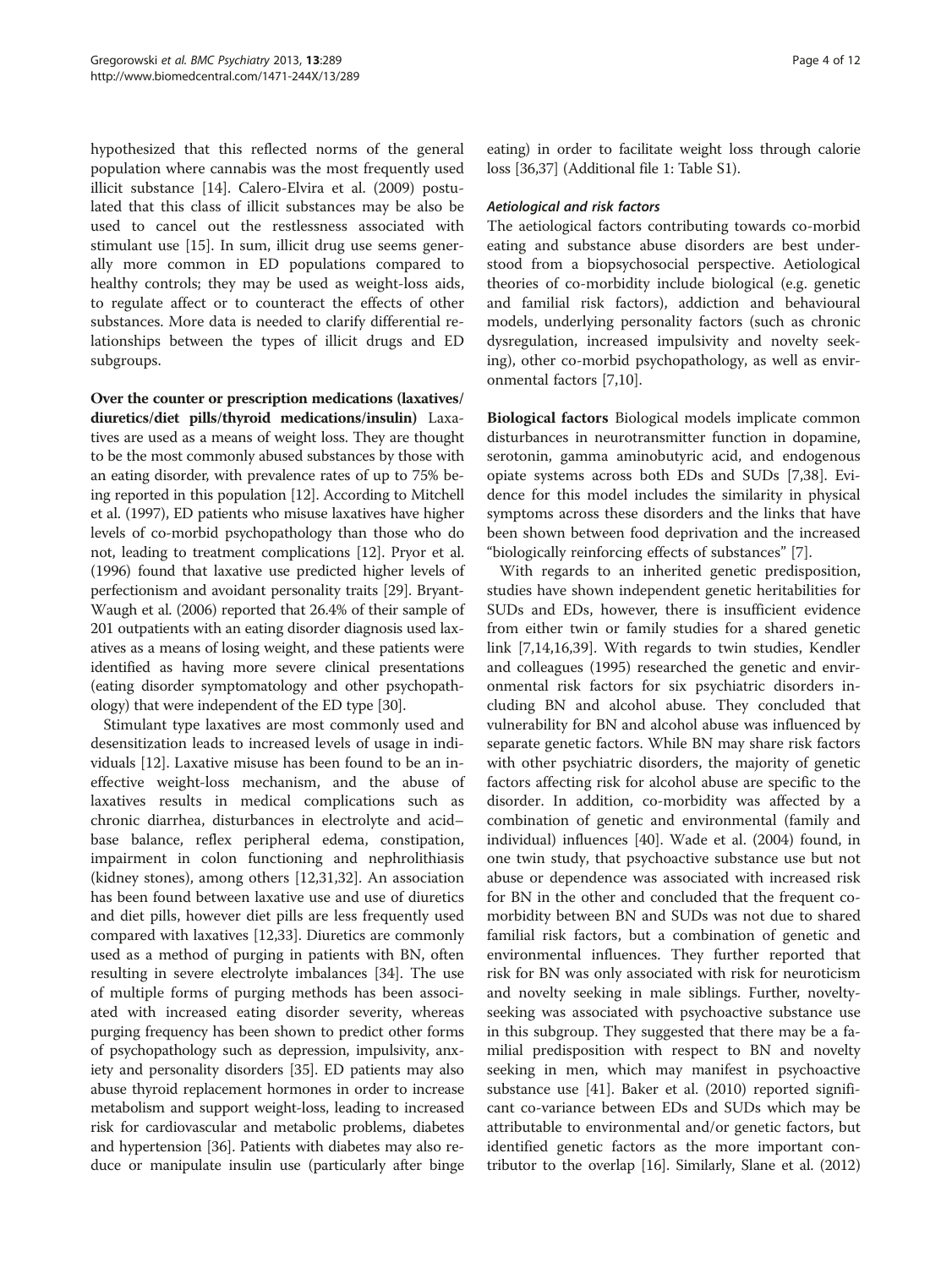found a significant correlation in genetic factors between bulimic behaviours (particularly compensatory behaviours, followed by binge eating) and co-morbid alcohol use, providing evidence for genetic or heritable links between these two types of disordered behaviour [\[42\]](#page-10-0).

Considering family studies, Lilenfeld et al. (1998) found no common familial link between BN and substance use disorders [\[43](#page-10-0)]. Redgrave et al. (2007) reported higher rates of binging, vomiting, laxative and diet pill use across the lifetime, increased ED psychopathology (i.e. higher scores on several domains of the Eating Disorders Inventory −2), and higher rates of alcohol use amongst ED patients with a first-degree relative with an alcohol abuse disorder compared to those without. The authors concluded that having a first degree relative who abused alcohol was likely to exacerbate (rather than cause) ED psychopathology [\[39](#page-10-0)].

Addictions model The addictions model purports that both EDs and SUDs are based on chemical dependency with similar genetic, familial, personality and sociocultural influences [\[7](#page-9-0)]. Goodman (1990, 2008) provided evidence in support of the hypothesis that addictive disorders, including psychoactive substance abuse and BN, have a common, underlying biopsychological process, which includes neurobiological as well as personality factors. According to this hypothesis, the addictive process involves difficulties in three functional systems, namely motivation-reward, affect regulation and behavioural inhibition. Impairment results in various behavioural manifestations such as BN or SUDs [[44](#page-10-0),[45](#page-10-0)]. Speranza et al. (2012) investigated the extent to which ED patients (without co-morbid SUDs) met Goodman's (2008) diagnostic criteria for an addictive disorder. They reported that participants with BN met the same proportion of diagnostic criteria as a group with a SUD only (65% vs. 60% respectively). This proportion was significantly higher than those met by the AN-restricting (R-AN) group but not the AN-purging (P-AN) group. No significant correlation was found between impulsivity and addictive personality traits with an addictive ED [\[46\]](#page-10-0). Cassin and von Ranson (2007) similarly investigated the association between BED and addictive disorder. They reported that 92.4% of their sample met the DSM-IV criteria for substance abuse/dependence, and 40.5% met Goodman's (1990, 2008) criteria, which they concluded to be insufficient evidence to reclassify BED as an addiction [\[47\]](#page-10-0).

Personality factors Evidence from the genetic/familial and addiction models suggests that underlying personality vulnerability factors should be further considered as a potential common causal mechanism for co-morbid EDs and SUDs. Personality vulnerability factors appear to differ depending on the ED subtype [[7\]](#page-9-0). Krug et al. (2009)

found an association between family history of alcohol abuse/dependence and highest prevalence of substance use in ED patients with bulimic features and high novelty seeking behaviours. They propose that novelty seeking is a genetically inherited personality trait which predisposes patients to these co-morbid disorders [\[10](#page-9-0)]. Similarly, Lilenfeld et al. (1997) reported increased rates of alcohol dependence, drug abuse and dependence (as well as panic disorder, social phobia and Cluster B personality disorders) in first-degree relatives of women with co-morbid BN and substance dependence compared with the first-degree relatives of women with BN without substance dependence. They concluded that anxiety, impulsivity and affective instability may indicate a predisposition for co-morbid BN and substance dependence [[48\]](#page-10-0). In sum, twin and family studies generally do not support a shared genetic link for co-morbid EDs and SUDs, however some evidence suggests that this comorbidity may be mediated by personality traits such as novelty seeking, which itself may be an inherited trait.

Broad personality sub-types have previously been reported among adolescents and adults with EDs and include (i) high functioning, (ii) emotionally dysregulated, (iii) avoidant/insecure, (iv) constricted/obsessional and (v) behaviourally dysregulated [\[49](#page-10-0)]. Findings have been variable regarding the aetiological role of emotional and behavioural dysregulation. Thomson-Brenner et al. (2008) found that the onset of co-morbid substance abuse was most highly associated with the behaviourally dysregulated personality subtype (usually associated with BN), but that ongoing substance abuse was better predicted by previous history of SUD [\[50](#page-10-0)]. In contrast however, Benjamin and Wulfert (2005) demonstrated that higher levels of emotional dysregulation were found in those with co-morbid binge eating and alcohol abuse, and impulsivity and anti-social traits were associated rather with either binge eating or alcohol abuse [[51](#page-10-0)]. Slane et al. (2013 –in press) found evidence for increased rates of bulimic symptoms and alcohol use difficulties over time in patients with a personality profile characterized by both emotional lability and behavioural dysregulation [[52\]](#page-10-0). Krug et al. (2009) reported an association between novelty seeking and substance use in both those with AN binging/purging type and in those who moved from an AN to a BN diagnosis. The researchers were not able to demonstrate differences between these sub-groups [[10\]](#page-9-0). Current evidence overall, although somewhat inconsistent, more commonly points to an association between underlying personality vulnerability factors and EDs with bulimic features compared with EDs without these features.

Davis and Claridge (1998) researched the extent to which addictive personality traits explained the co-morbidity between EDs and SUDs. They found similar levels of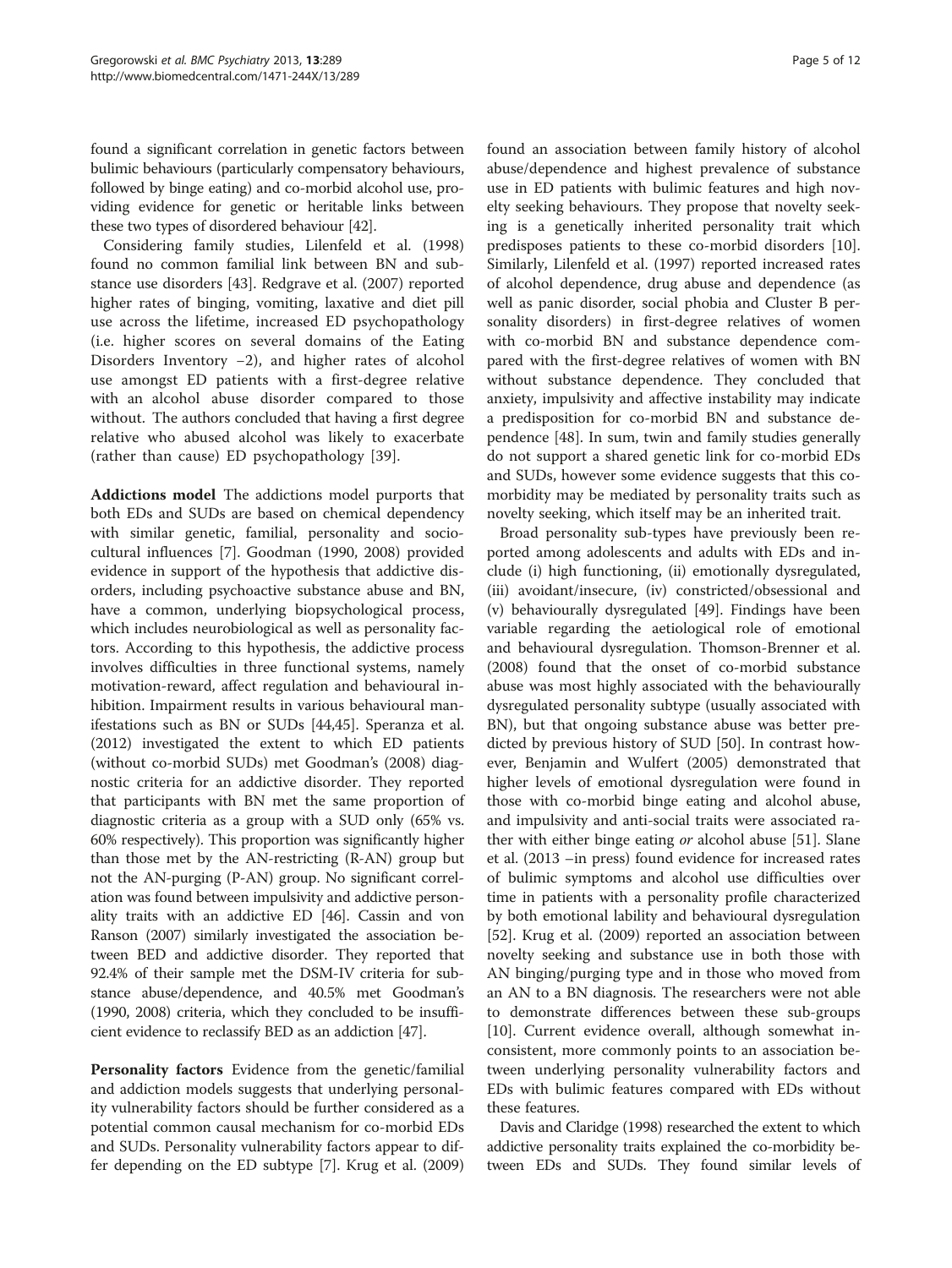addictiveness across ED subgroups (AN =34 , BN =49) in their sample compared with those previously reported for patients with SUDs. Both ED subgroups were found to have high levels of neuroticism (emotional reactivity, negative affect), which was strongly associated with addictiveness. However for the BN group, addictiveness was also associated with impulsivity and anti-social traits, whereas for those with AN it was associated with introversion [\[53](#page-10-0)]. Wilson (2010) argued that there was insufficient support from epidemiological, laboratory, genetic and familial and treatment outcome studies to clinically validate the addictions model [[54\]](#page-10-0). Thus, although there is evidence that some ED patients (particularly those exhibiting binging/purging behaviour) experience their ED as an addiction, evidence for shared addictive personality characteristics is inconsistent and overall there appears to be insufficient empirical evidence in support of the addictions model [[7](#page-9-0)[,54,55\]](#page-10-0).

Other psychopathology A related potential mediating factor in the relationship between EDs and SUDs is Attention Deficit Hyperactivity Disorder (ADHD). ADHD is characterized by impulsivity, hyperactivity and inattention, symptoms related to the personality factors previously described, and often present in patients with EDs. Studies have reported co-morbidity between ADHD and EDs and SUDs respectively [\[56-58](#page-10-0)]. Kollins (2008), in a review of the literature, reported that co-morbid EDs and ADHD increased the risk for a SUD [\[57](#page-10-0)]. Strongest associations have been found between ADHD and EDs with binging behaviours (i.e. BN, BED and EDNOS) [\[56,58\]](#page-10-0). The hypothesised pathological mechanisms explaining this co-morbidity include underlying impulsivity and shared genetic risk factors such as neurobiological dysfunction in reward systems [\[56,58\]](#page-10-0). With regards to ADHD and substance abuse, Sobanski et al. (2010) identified emotional lability as a predictor of ADHD severity (particularly hyperactivity-impulsivity symptomotology) as well as SUDs in children [\[59\]](#page-10-0). ADHD is therefore an important potential mediator and/or aetiological factor in the relationship between EDs and SUDs.

A lifetime history of depression has also been identified as a common underlying factor for EDs and SUDs [[60\]](#page-10-0). Dansky et al. (2000) identified PTSD and MDD as mediating factors in the relationship between BN and alcohol use disorders [[19\]](#page-10-0). Similarly, Measelle et al. (2006) in their sample of adolescent females found that (i) depressive symptoms predicted higher future levels of both eating pathology and substance abuse and (ii) that eating pathology predicted increased future substance abuse but not the inverse. They hypothesised that both pathologies may serve to regulate weight-loss and mood, and distract from negative affect [[61](#page-10-0)].

Environmental factors Environmental factors may impact on the predisposition towards this co-morbid

psychopathology. Cumulative childhood trauma can lead to multiple forms of dysregulation, often culminating in psychopathology (including eating disorders and substance abuse disorders) in adolescence or adulthood [[62,63\]](#page-10-0). Baker et al. (2007) identified an association between childhood sexual abuse and co-morbid BN and a SUD [\[60](#page-10-0)]. Corstorphine et al. (2007) also found an association between childhood trauma (particularly childhood sexual abuse) and co-morbid substance abuse in a group of ED patients (across ED subtypes, but with a non-significant trend of lower rates in the restrictive AN subgroup). They hypothesised that childhood trauma leads to increased impulsive behaviour, including multiimpulsivity (i.e. BN with concurrent impulsive behaviours such as substance abuse) [\[64\]](#page-10-0). However, this relationship appears to be varied and complex, as Rorty et al. (1994) reported that in their sample of BN patients, SUDs were marginally associated with childhood psychological and physical (but not sexual/multiple) abuse only in the presence of a co-morbid personality disorder [[65](#page-10-0)]. The presence of childhood trauma is therefore an important aetiological factor to consider, especially within ED subgroups with bulimic features.

Parental factors associated with co-morbidity include lower parental educational levels, closer maternal relationships, parental modeling of substance abuse or eating disordered behaviours, and maternal emphasis on weight and appearance [[8,9,](#page-9-0)[66\]](#page-10-0).

Summary The overall conclusion is that current research indicates separate aetiologies and courses for each disorder [[7,](#page-9-0)[23,](#page-10-0)[67\]](#page-11-0). Given the lack of causal evidence, it may be more appropriate to talk about risk factors for the development of co-occurring ED and SUD and to focus research and clinical efforts on the early identification of individuals at risk for this comorbidity.

In considering risk factors for co-morbid EDs and SUDs, developmental processes of adolescence need to be mentioned. Adolescence is associated with increased susceptibility to socio-cultural pressures towards thinness and for and risk-taking behaviour including substance use [[8,](#page-9-0)[23\]](#page-10-0). It is a period involving, among others, increases in appetite, sensation seeking behaviour, emotional reactivity, saliency of social status, parent–child conflict, depression and anxiety [[68\]](#page-11-0). Thus increased social and emotional challenges occur within the context of reduced parental support and immature coping mechanisms. All of this occurring while rapid neurobiological changes are taking place, leaving adolescents vulnerable to unhealthy experimentation or experiences developing into psychopathology [\[68](#page-11-0)]. For example, Stock et al. (2002) reported that female adolescents with an ED with purging symptoms used substances in order to relax/improve mood, manage anger, avoid problems and control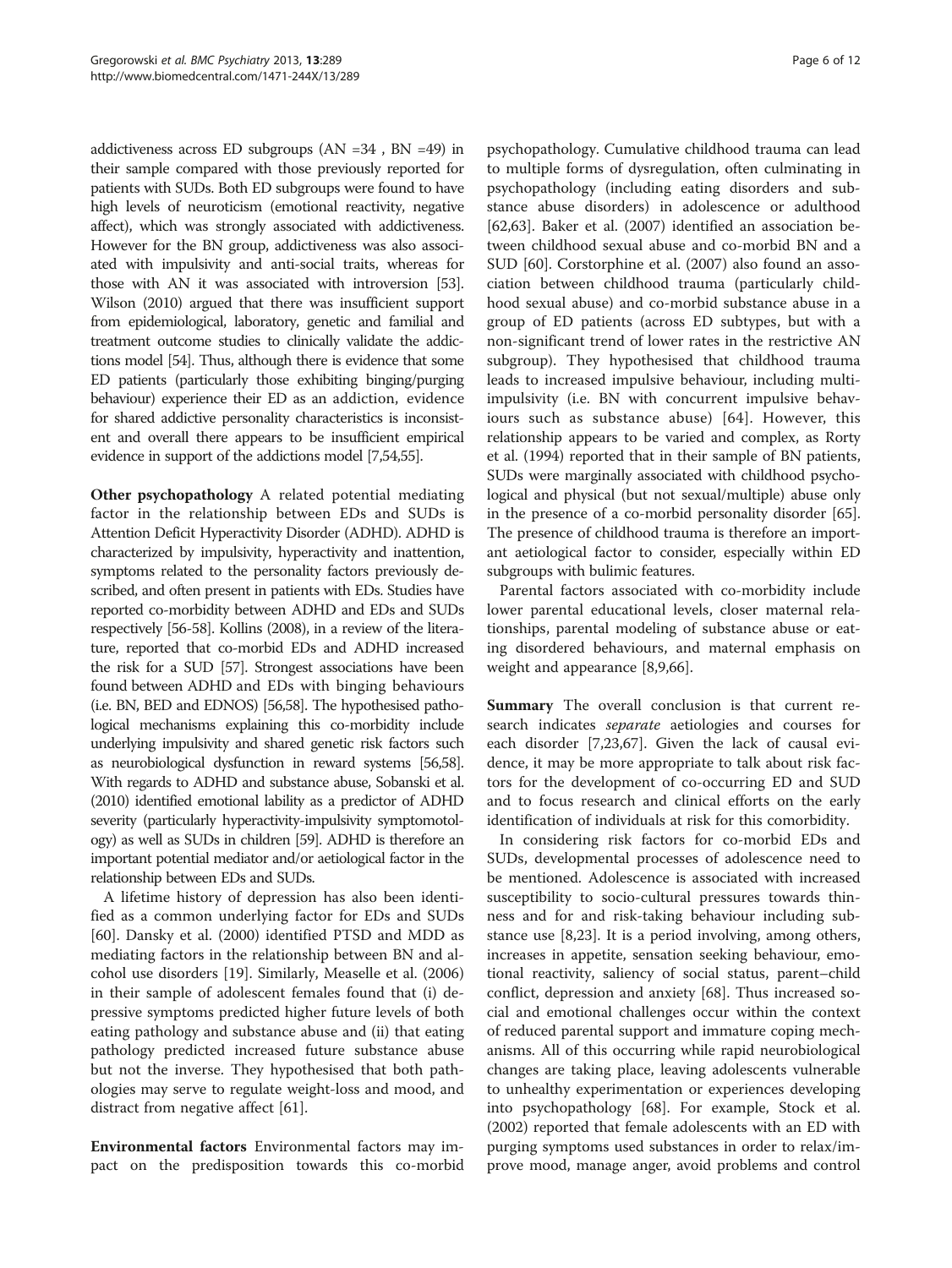eating [[69\]](#page-11-0). The high rates of concurrent EDs and SUDs found in adolescents reflect these developmental challenges and highlight the importance of accurate assessment and intervention for this population [\[9](#page-9-0)[,24,61](#page-10-0)[,70](#page-11-0)].

#### Assessment and diagnosis

Substance use and substance abuse disorders are complicating factors in the assessment, diagnosis and management of EDs. Research has shown that ED patients who abuse substances demonstrate worse ED symptomatology and poorer outcomes than those with EDs alone, and that the presence of an ED in SUD patients leads to greater severity of substance abuse and poorer functional outcomes [\[4](#page-9-0)[,50](#page-10-0)]. Sequelae of co-morbidity include severe medical complications [\[5](#page-9-0)], longer recovery time from the ED (and/or the SUD) [[6](#page-9-0),[20](#page-10-0),[71](#page-11-0)], poorer functional outcomes [[4,6\]](#page-9-0), more frequent and/or severe psychiatric co-morbidity [[4,6,](#page-9-0)[71\]](#page-11-0), higher rates of suicide/suicide attempts [[1,6\]](#page-9-0) and higher mortality rates [\[72,73](#page-11-0)]. Further, recent findings suggest that clinicians should be vigilant about the possibility of suicidality in individuals with BN and SUDs because their suicidality risk may be higher than that explained by the SUD alone. Assessing for the presence of suicidality and the level of risk and the temporal order of suicidality, ED and SUD is, therefore, critical [\[1](#page-9-0)].

The strongest message conveyed in the current literature is the importance of screening and assessment for co-morbid SUDs and EDs in patients presenting with either disorder [\[12](#page-9-0)[,74,75\]](#page-11-0). Once a co-morbid disorder has been identified, a full medical and psychiatric evaluation is recommended, and in the case of AN, patients may need to be medically stabilized before therapeutic treatment can commence for both disorders [[8](#page-9-0)]. One of the challenges to diagnosis is that both ED and SUD patients are often treatment resistant and may experience shame and/or guilt, leading to reluctance to report ED or SUD symptoms [\[8,12](#page-9-0)[,75\]](#page-11-0). Drug and alcohol use can also have an influence on features that are more specific to the assessment of EDs, such as weight, appetite and dietary restriction, thus complicating the diagnostic process [\[75](#page-11-0)]. Collateral information is therefore key when assessing patients with EDs, while the importance of a direct but non-judgmental approach during assessment is also emphasized [\[12,](#page-9-0)[74\]](#page-11-0).

The use of standardized screening or assessment questionnaires is advisable [\[75,76](#page-11-0)]. Such screening tools could be used for assessing risk for both disorders in primary care [\[74](#page-11-0)]. Black and Wilson (1996) found the Eating Disorder Examination – Questionnaire (EDE-Q) to be a valid screening tool to identify ED symptoms amongst a clinical sample of substance abuse patients, particularly for diagnosing BN and identifying low level ED behaviours where further assessment is indicated

[[77\]](#page-11-0). For a review of screening tools for the risk/presence of EDs see Grilo et al. (2002) [\[76\]](#page-11-0). According to Conason et al. (2006) brief screeners for the presence of alcohol abuse/dependence designed for use in primary care settings include the CAGE questionnaire (cut down, annoyed, guilty, eye opener) and the TWEAK test (tolerance, worried, eye-opener, amnesia, cut-down) [\[74,78,79](#page-11-0)]. Longer instruments include the Michigan Alcoholism Screening Test (MAST) and the Alcohol Dependence Scale (ADS) [[80,81\]](#page-11-0). Conason et al. (2006) also recommend the following screening tools for the presence of other substance disorders: the Drug Abuse Screening Test (DAST); the Two Item Alcohol and Drug Screening Questions; and the Drug Screening Questionnaire (DSQ) [[74](#page-11-0),[82](#page-11-0)-[84](#page-11-0)].

Conason et al. (2006) have argued that interviewing is the most effective assessment technique for diagnosing co-morbid EDs and SUDs [[74\]](#page-11-0). They recommend taking a detailed substance abuse history, including current and lifetime substance use and periods of greatest severity. Such a history should also incorporate detailed information on the function and patterns of substance use. Questions should specifically explore the misuse of substances as weight loss mechanisms, for example, caffeine, tobacco, insulin, thyroid medications, stimulants or over the counter medications (laxatives, diuretics) used for metabolism restriction, caloric restriction, appetite suppression or purging [\[11](#page-9-0),[36,37](#page-10-0)]. Similarly, the role of alcohol or psychoactive substances in emotional regulation should be explored, for example, the use of alcohol, opiates or cannabis for the relief of anxiety, depression, guilt or shame, or for emotional reward [\[27\]](#page-10-0). Wolfe and Maisto (2000) highlight the importance of a behavioural assessment (including questionnaires, self-monitoring, role play and collection of collateral information) in order to explore the functional relationship between substance use patterns and ED behaviours. Precipitants, concomitant affective states and consequences of each set of behaviours should be considered as this will aid teasing out specific risk factors as well as an understanding of the mutual influence of behaviours and emotional states [\[23](#page-10-0)].

While the current psychiatric nosology for EDs utilises a symptom based approach, recent research has also focused on an alternative classification system for EDs based on co-morbid psychopathology and associated features [[3\]](#page-9-0). The proposed classification systems include (i) dietary versus dietary-negative affect EDs (where the ED is characterized by either dietary restraint, negative affect or a combination of both), (ii) under-controlled versus over-controlled EDs (which considers patterns of mood disturbances, anxiety and impulsivity) and (iii) low psychopathology EDs [\[3](#page-9-0)]. Such a diagnostic approach may provide a structured way of assessing risk factors,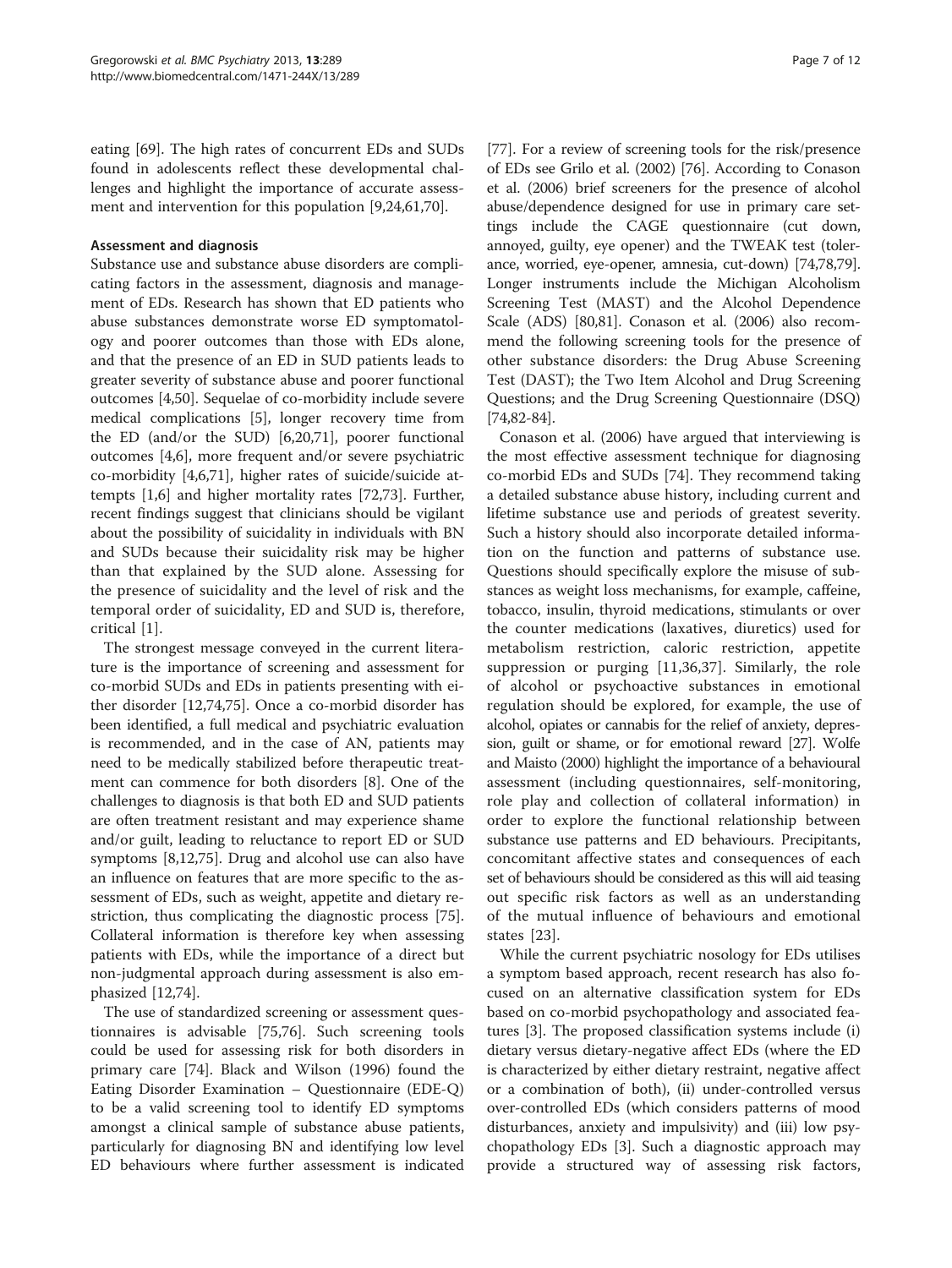patterns and maintaining factors of substance use in ED patients.

The following section considers the management of co-morbid EDs and SUDs including an outline of different treatment modalities.

## Management

Some of the pertinent questions in the treatment of comorbid EDs and SUDs include how to ascertain the presence of a co-morbid disorder, whether to treat the disorders concurrently, and if not, which disorder to address first [\[12](#page-9-0)[,76\]](#page-11-0). One difficulty is that treatment studies for EDs and SUDs often exclude patients with dual diagnoses making research evidence on effective management strategies for this population extremely scarce [[12,](#page-9-0)[85\]](#page-11-0). Nevertheless, there are a number of important considerations. Firstly, sequential treatment may lead to an increase/relapse of symptoms of one of the disorders as symptoms of the other disorder improve [[4,8,](#page-9-0)[86\]](#page-11-0). Secondly, symptoms of the disorder not being treated may interfere with recovery from the disorder for which treatment is underway [\[87,88](#page-11-0)]. Thirdly, inadequate management of both disorders can also increase relapse rates in symptoms of one or both [[8,](#page-9-0)[86](#page-11-0)]. An additional consideration is the presence of other co-morbid psychiatric diagnoses such as anxiety and depression which may need to be simultaneously managed in these patients [\[4](#page-9-0)].

Despite the paucity of treatment outcome studies, some researchers suggest that treatments which target aetiological factors common to both disorders are effective, for example addressing difficulties with emotional regulation in concurrent binge eating and substance use disorders [\[89](#page-11-0)]. Woodside and Staab (2006) recommend that when there is a current SUD, patients should undergo detoxification prior to ED treatment, and where possible this should be combined with ED treatment, for example in a residential treatment facility [\[90](#page-11-0)]. Overall, the literature indicates that the ED and SUD should be addressed simultaneously [[4,](#page-9-0)[76,86\]](#page-11-0). CASA (2003) recommend programmes which include treatments focused on substance abuse and EDs specifically, as well as individually tailored combinations of personal, group and family therapy provided by a multi-disciplinary team [\[8](#page-9-0)]. General treatment principles for eating disorders such as establishing a trusting, collaborative therapeutic relationship and avoiding power struggles should be followed [[91\]](#page-11-0). Several treatment modalities are considered below.

#### Medical stabilisation

Patients with AN with particular medical indications such as critically low BMI, blood chemistry imbalances, dehydration, irregular cardiac function and heart rate and blood pressure abnormalities, may require hospitalisation and/or nutritional rehabilitation [\[92,93\]](#page-11-0). The rate

and severity of change in physiological functioning are important to consider, for example less severe but rapid changes may necessitate hospitalization [[93](#page-11-0)]. For patients with AN, weight restoration may be important prior to the commencement of psychological treatment because the effects of starvation on affect and cognition can interfere with therapy [[93\]](#page-11-0).

ED patients who abuse laxatives require immediate laxative withdrawal because of the physical danger of laxative abuse, and the increased risks of mortality [[94](#page-11-0)]. Management recommendations include immediate cessation of laxative use and medication to promote bowel function if necessary, encouragement of high fibre intake and exercise, and psycho-education. Psycho-education should cover aspects relating to the physiological effects of laxative abuse, the effects of laxative withdrawal, the physiology of normal bowel functioning and cognitive distortions surrounding laxative use, including that it does not result in weight loss [\[12,](#page-9-0)[94](#page-11-0)]. Alternatively, (and especially for patients with a flaccid bowel), stimulant laxatives may be replaced by osmotic laxatives such as lactulose to promote bowel function [\[12,](#page-9-0)[94](#page-11-0)]. Once all laxatives have been discontinued, a programme of desensitisation to laxative use may be implemented [[94](#page-11-0)]. Colton et al. (1999) have reported a success rate of 57% short to medium term laxative abstinence in their sample following an inpatient laxative withdrawal programme [\[94](#page-11-0)].

#### Pharmacotherapy

Research indicates that pharmacotherapy alone should not be the primary treatment for AN [\[76,95\]](#page-11-0), however antidepressants (particularly SSRIs) have been effectively used to treat both BN patients as well as patients with an alcohol use disorder with co-morbid major depression [[38](#page-10-0)[,76,95\]](#page-11-0). Some evidence has also been found to support the use of opioid antagonists in the treatment of both EDs and AUDs [\[38\]](#page-10-0). Pharmacotherapy may be indicated in combination with therapeutic interventions [[8\]](#page-9-0).

#### Psychological treatments

Various psychological interventions have been used in the treatment of co-morbid EDs and SUDs, ranging from individual to group and family therapy. Common features across interventions include psycho-education regarding the aetiological commonalities, risks and sequelae of concurrent ED behaviours and substance abuse, dietary education and planning, cognitive challenging of eating disordered attitudes and beliefs, building of skills and coping mechanisms, addressing obstacles to improvement and the prevention of relapse [\[76,89,96\]](#page-11-0).

There is evidence for the efficacy of various forms of CBT, including self-help CBT programmes, in the treatment of EDs (particularly BN), however the efficacy of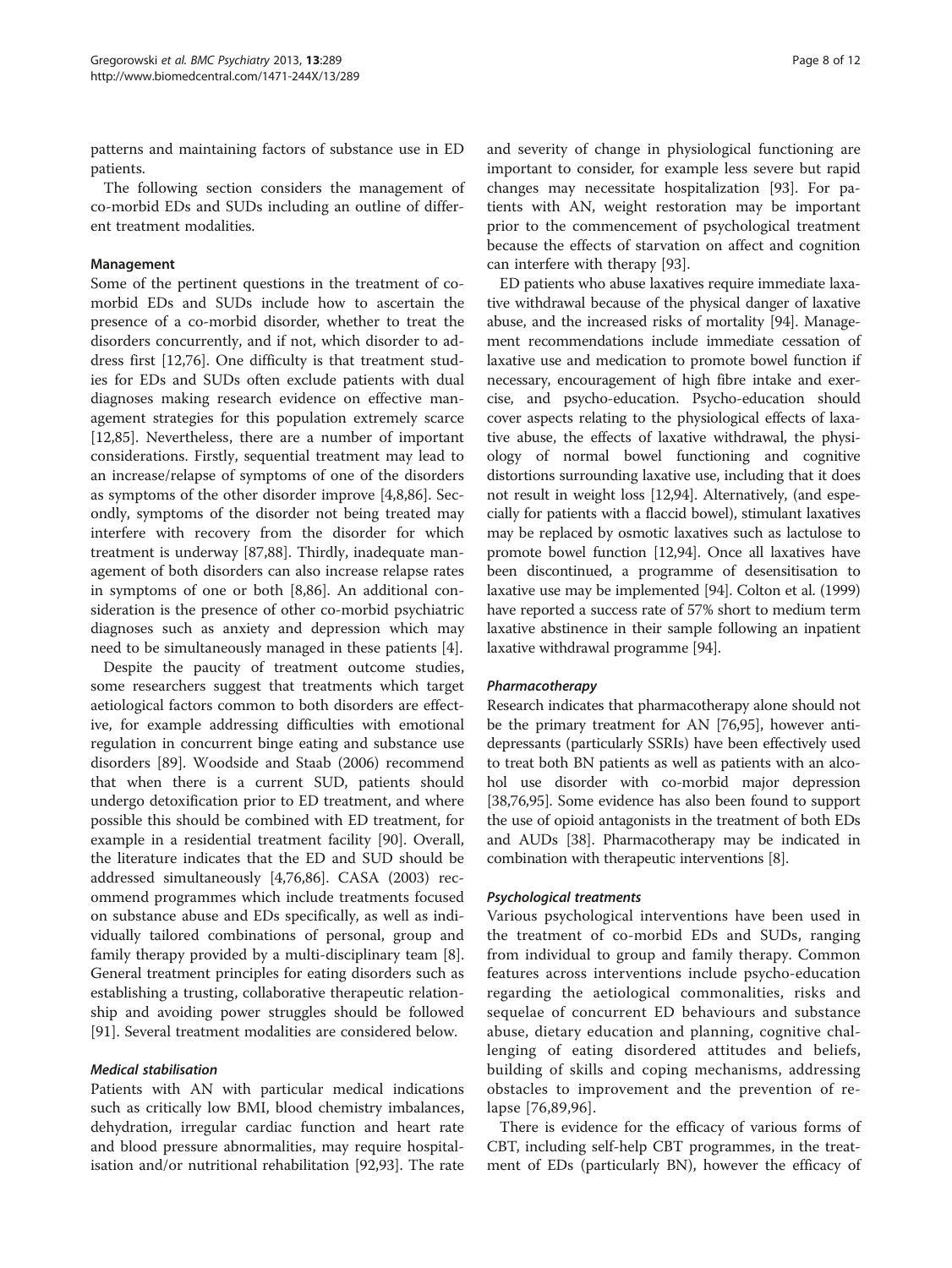CBT in the presence of co-morbid SUD has not been examined [\[8](#page-9-0)[,74,76,86,95,97-99](#page-11-0)]. Sinha and O'Mally (2000) and Grilo et al. (2002) nevertheless suggest that for the treatment of EDs and alcohol abuse, a CBT approach which targets both pathogenic eating behaviours as well as alcohol use is likely to be effective [\[38](#page-10-0)[,76](#page-11-0)]. They identify particularly useful strategies such as self-monitoring, identification of high risk situations and coping skills to manage emotions or situations which may trigger loss of control. Often a "stepped-care" approach is recommended where patients begin with self-help CBT and if necessary proceed to guided self-help interventions or to group or individual therapy [\[100](#page-11-0)].

Motivational interviewing (MI) can be used prior to CBT intervention and aims to increase the likelihood of a patient engaging with and continuing therapy by improving insight into the problem, building commitment and increasing intrinsic motivation for change [[100](#page-11-0)]. MI combined with therapist-client feedback regarding the progress of symptom improvement (compared to the norm) and difficulties with achieving target behaviours is called motivational enhancement therapy (MET), and can be used as an individual or adjunctive treatment [[100\]](#page-11-0). Dunn et al. (2006) report mixed evidence for MET in the treatment of EDs. They found that one session of MET used as an adjunct to a CBT self-help programme in a group of patients with BN or BED led to increased readiness to change bingeing behaviours, but did not lead to change in eating attitudes, frequency of bingeing and compensatory behaviours or treatment compliance [[100](#page-11-0)]. No studies have examined the efficacy of MET with co-occurring EDs and SUDs.

Dialectical behaviour therapy (DBT) has been investigated as a treatment for co-morbid EDs and SUDs [\[76](#page-11-0)]. Grilo et al. (2002) suggest that DBT, even when not focusing on ED behaviour specifically, may reduce ED symptoms in patients with BN and BED, because it teaches emotional regulation strategies and coping behaviours, and these disorders have been associated with emotional and behavioural dysregulation [[76\]](#page-11-0). Courbasson et al. (2012), in a study comparing the efficacy of DBT with treatment as usual (TAU) (which consisted of a combination of motivational interviewing, CBT and relapse prevention strategies) for patients with co-morbid EDs and SUDs, reported improved retention rates for the DBT group compared with the TAU group (87% vs. 20% post-intervention and 60% vs. 20% at 3- and 6- month follow-ups) [[85](#page-11-0)]. Their results also provide preliminary positive evidence for cognitive and behavioural treatment outcomes in the DBT group, including improved ED behaviours and attitudes, reduced rate and severity of substance use, greater regulatory capacity for negative emotions and improvement in depressive symptoms. Nearly all improvements were present post-intervention and sustained at 3- and 6- month follow-up [\[85\]](#page-11-0). Courbasson et al. (2011) reported similar results for the use of mindfulnessaction based cognitive behavioural therapy (MACBT) (which includes teaching mindfulness and mindful eating, increasing emotional regulation skills, providing psycho-education, encouraging balanced physical activity and focusing on strengths) for a group of patients with BED and co-morbid SUDs. They describe fewer objective binge eating episodes, reductions in severity of drug addiction and improvements in disordered eating attitudes and depressive symptoms post treatment [[89](#page-11-0)].

Some researchers also report efficacy of 12 step programmes for the treatment of SUDs, especially alcohol abuse/dependence [[12,](#page-9-0)[87\]](#page-11-0). Such programmes could run concurrently and work effectively with ED treatment [[87\]](#page-11-0). Long term individual psychotherapy has also been recommended in the treatment of co-morbid EDs and SUDs, however, this is thought to be more appropriate once recovery from SUD has been maintained for a period of time. CBT type therapies are recommended during or after substance use recovery treatment [[87](#page-11-0)].

Additional treatments that are recommended for EDs include cognitive analytic therapy, interpersonal psychotherapy, focal psychodynamic therapy and family therapy (especially for adolescents) [\[8](#page-9-0)[,92,93,95](#page-11-0)].

#### Inpatient vs. outpatient treatment

The 2004 NICE clinical guidelines indicate that where possible ED patients should be treated on an outpatient basis for at least 6 months, except where severe co-morbid substance abuse is likely to interfere with outpatient treatment efficacy [\[95\]](#page-11-0). Indicators for hospitalisation, partial hospitalisation, residential or intensive outpatient treatment may depend on general medical and psychiatric complications (such as depression or suicidality), symptom severity and previous course of the illness [\[92\]](#page-11-0).

Franko et al. (2005) found that both inpatient and outpatient treatments were effective at addressing AUD in patients with an ED [[20](#page-10-0)]. Residential treatment programmes have been found to be effective in the treatment of AN and BN both post-treatment and at 3–4 year follow-up [[101,102\]](#page-11-0). Treatment for EDs may also take place within substance abuse treatment programmes, however not all such programmes are equipped with adequate knowledge or resources [\[93\]](#page-11-0). Killeen et al. (2011) found that of the addiction treatment centres in their sample that screened for the presence of EDs, 67% of centres reported that they admit low level ED patients, and 21% reported that they treat EDs [\[75\]](#page-11-0). Where inpatient or residential treatment is preferred, follow-up treatment in the form of individual or group therapy, support groups or 12 step programmes is vital to preventing relapse of both disorders [\[87,93\]](#page-11-0).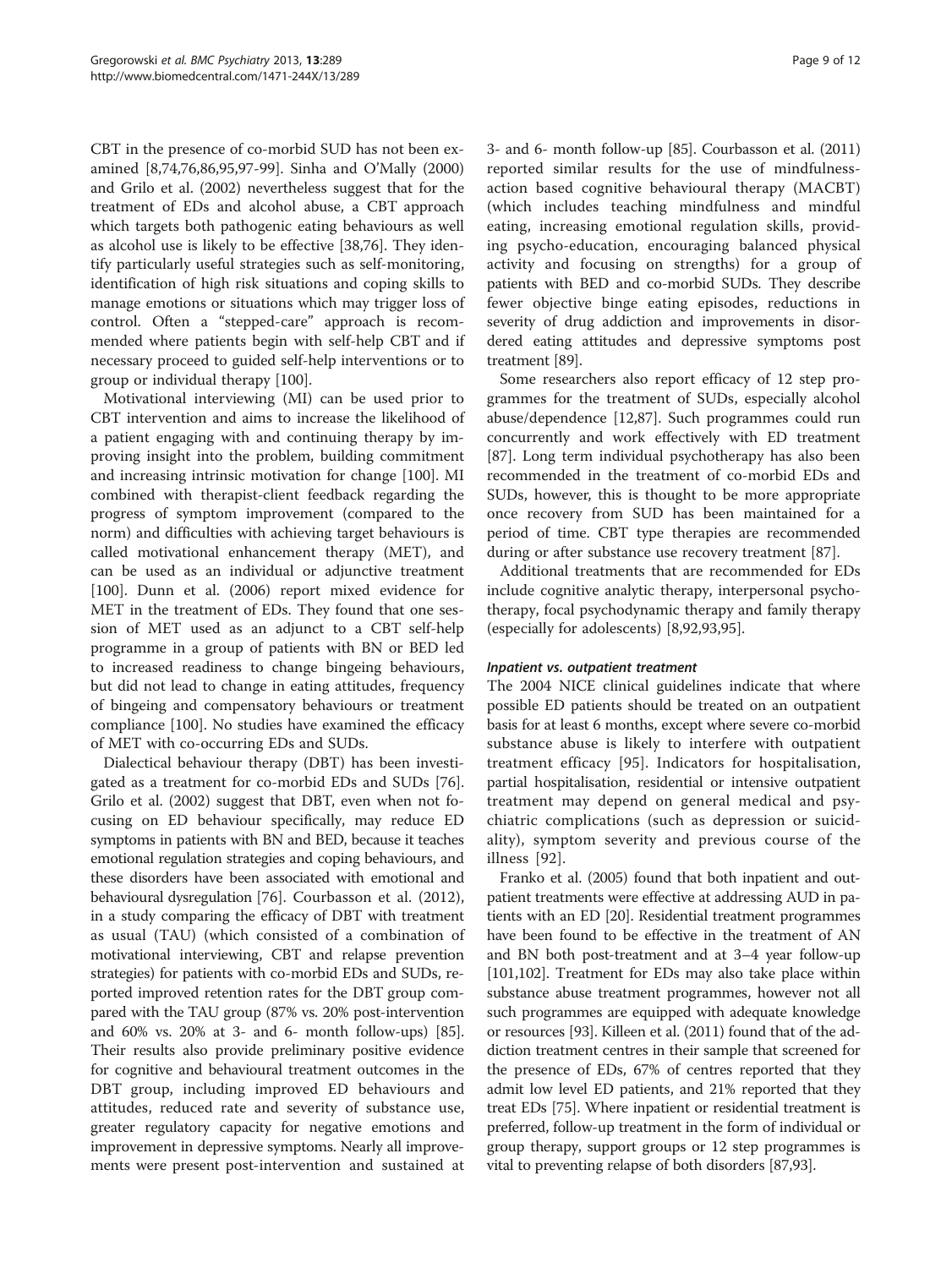#### <span id="page-9-0"></span>Conclusion

SUDs are prevalent in patients with EDs and are more commonly seen in ED patients with bulimic features. Substances of abuse range from alcohol to illicit drugs as well as over the counter or prescribed medications. Alcohol and psychoactive drugs may be used for emotional regulation or as part of a pattern of impulsive behaviour. Caffeine, tobacco, laxatives, stimulants, thyroid medications and insulin may be misused as weight-loss aids. While EDs and SUDs have shared and associated features and risk factors, the literature indicates a number of distinct differences in the aetiology and course of both disorders. The importance of screening ED patients who present for treatment for SUDs, and visa versa, is emphasized in the literature. The functional relationship between the ED and substance of abuse varies across ED subtypes and needs to be carefully assessed. There is a paucity of treatment studies for the management of comorbid EDs and SUDs, however, the available literature suggests that where possible, both disorders should be treated simultaneously using a multi-disciplinary approach. The need for hospitalization or inpatient treatment depends on general medical and psychiatric considerations. Patients may need to be medically stabilized before therapeutic treatments are employed. Emphasis should be placed on building a collaborative therapeutic relationship. While CBT has been frequently used in the treatment of co-morbid EDs and SUDs, there are no randomized controlled trials of its use in this context. More recently evidence has been found for the utility of DBT in reducing both ED and substance use behaviors, with these improvements sustained over time.

This review provides a broad overview of the prevalence, aetiology, assessment and management of comorbid EDs and SUDs. It integrates and discusses current research and attempts to delineate the functional relationship between ED subtypes and various substance use/dependence/abuse. It is by no means exhaustive and future research would benefit from a meta-analysis of all the current research in order to better understand the relationships between these two commonly co-occurring disorders.

# Additional file

[Additional file 1: Table S1.](http://www.biomedcentral.com/content/supplementary/1471-244X-13-289-S1.doc) Summary of prevalence studies: Co-morbid eating disorders and substance use disorders.

#### Competing interests

All authors declare that they have no competing interests.

#### Authors' contributions

CG, SS and GPJ were all involved in the conception and design of the study. CG wrote the first draft of the manuscript. SS and GPJ were all involved in the critical revision of the manuscript. CG, SS and GPJ approved the final manuscript.

#### Acknowledgements

CG and SS are supported by the South African Research Chairs Initiative of the Department of Science and Technology and the National Research Foundation.

Received: 3 April 2013 Accepted: 31 July 2013 Published: 7 November 2013

#### References

- 1. Bodell LP, Joiner TE, Keel PK: Comorbidity-independent risk for suicidality increases with bulimia nervosa but not with anorexia nervosa. J Psychiatr Res 2013, 47:617–621.
- 2. Guarda AS: Treatment of anorexia nervosa: insights and obstacles. *Physiol* Behav 2008, 94(1):113–120.
- 3. Wildes JE, Marcus MD: Alternative methods of classifying eating disorders: models incorporating comorbid psychopathology and associated features. Clin Psychol Rev 2013, 33:383–394.
- 4. Courbasson CM, Smith PD, Cleland PA: Substance use disorders, anorexia, bulimia, and concurrent disorders. Can J Public Health 2005, 96(2):102-106.
- 5. Garcı'a-Go'mez M, Gonza'lez JO, del Barrio AG, Garcı'a NA: Rhabdomyolysis and drug abuse in a patient with bulimia nervosa. International Journal of Eating Disorders 2009, 42:93–95.
- 6. Glasner-Edwards S, Mooney LJ, Marinelli-Casey P, Ang A, Rawson R: Bulimia nervosa among methamphetamine dependent adults: association with outcomes 3 years after treatment. Eat Disord 2011, 19(3):259–269.
- 7. Harrop EN, Marlatt GA: The comorbidity of substance use disorders and eating disorders in women: prevalence, etiology, and treatment. Addict Behav 2010, 35(5):392–398.
- 8. National Ctr on Addiction and Substance Abuse at Columbia University (CASA): Food for thought: substance abuse and eating disorders. 2003. Available at: [http://www.casacolumbia.org/templates/Publications\\_Reports.](http://www.casacolumbia.org/templates/Publications_Reports.aspx?keywords=food+for+thought#r25) [aspx?keywords=food+for+thought#r25](http://www.casacolumbia.org/templates/Publications_Reports.aspx?keywords=food+for+thought#r25) (Accessed: 20.02.13.).
- 9. Denoth F, Siciliano V, Iozzo P, Fortunato L, Molinaro S: The association between overweight and illegal drug consumption in adolescents: is there an underlying influence of the sociocultural environment? Plos One 2011, 6(11):1–8.
- 10. Krug I, Pinheiro AP, Bulik C, Jiménez-Murcia S, Granero R, Penelo E, Masuet C, Agüera Z, Fernández-Aranda F: Lifetime substance abuse, family history of alcohol abuse/dependence and novelty seeking in eating disorders: comparison study of eating disorder subgroups. Psychiatry Clin Neurosci 2009, 63:82–87.
- 11. Krug I, Treasure J, Anderluh M, Bellodi L, Cellini E, di Bernardo M, Granero R, Karwautz A, Nacmias B, Penelo E, Ricca V, Sorbi S, Tchanturia K, Wagner G, Collier D, Fernández-Aranda F: Present and lifetime comorbidity of tobacco, alcohol and drug use in eating disorders: A European multicenter study. Drug Alcohol Depend 2008, 97(1–2):169–179.
- 12. Mitchell JE, Specker S, Edmonson K: Management of substance abuse and dependence. In Handbook of Treatment for Eating Disorders. 2nd edition. Edited by Garner DM, Garfield PE. New York: The Guildford Press; 1997:415–423.
- 13. Root T, Pinheiro AP, Thornton L, Strober M, Fernandez-Aranda F, Brandt H, Crawford S, Fichter MM, Halmi KA, Johnson C, Kaplan AS, Klump KL, La Vie M, Mitchell JE, Woodside DB, Rotondo A, Berrettini WH, Kaye WH, Bulik CM: Substance use disorders in women with anorexia nervosa. International Journal of Eating Disorders 2010, 43:14–21.
- 14. Root T, Pisetsky EM, Thornton L, Lichtenstein NL, Pedersen NL, Bulik CM: Patterns of comorbidity of eating disorders and substance use in Swedish females. Psychol Med 2010, 40(1):105–115.
- 15. Calero-Elvira A, Krug I, Davis K, Lopez C, Fernandez-Aranda F, Treasure J: Meta-analysis on drugs in people with eating disorders. Eur Eat Disord Rev 2009, 17:243–259.
- 16. Baker JH, Mitchell KS, Neale MC, Kendler KS: Eating disorder symptomatology and substance use disorders: prevalence and shared risk in a population based twin sample. International Journal of Eating Disorders 2010, 43:648–658.
- 17. Holderness CC, Brooks-Gunn J, Warren MP: Co-Morbidity of eating disorders and substance abuse review of the literature. International Journal of Eating Disorders 1994, 16(1):1–34.
- 18. Piran N, Robinson SR: Associations between disordered eating behaviors and licit and illicit substance use and abuse in a university sample. Addict Behav 2006, 31:1761–1775.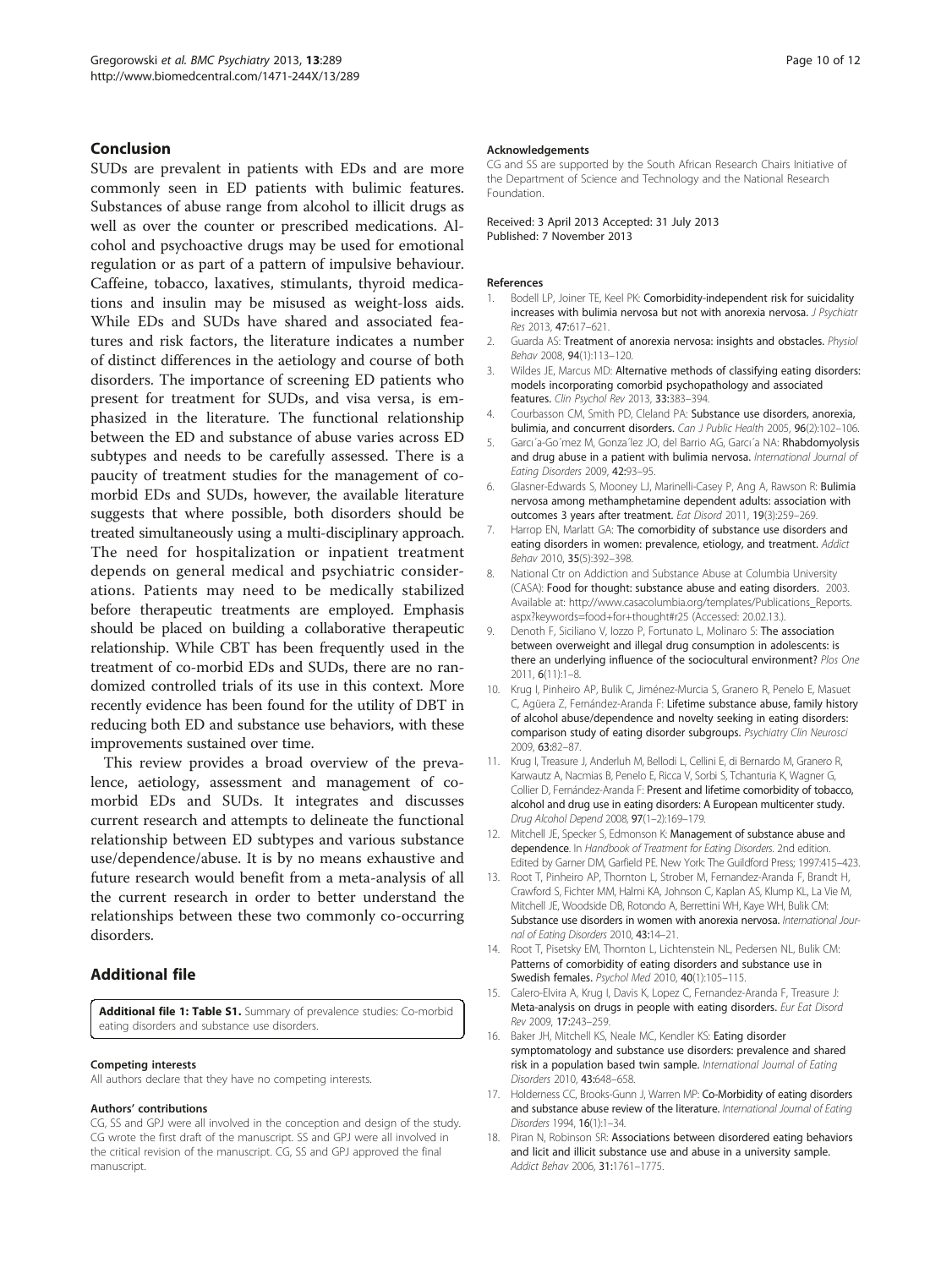- <span id="page-10-0"></span>19. Dansky BS, Brewerton TD, Kilpatrick DG: Comorbidity of bulimia nervosa and alcohol use disorders: results from the national women's study. International Journal of Eating Disorders 2000, 27(2):180–190.
- 20. Franko DL, Dorer DJ, Keel PK, Jackson S, Manzo PP, Herzog DB: How do eating disorders and alcohol use disorder influence each other? International Journal of Eating Disorders 2005, 38(3):200–207.
- 21. Piran N, Robinson SR: Patterns of associations between eating disordered behaviors and substance use in two non-clinical samples: a university and a community based sample. J Health Psychol 2011, 16:1027-1037.
- 22. Stewart SH, Angelopoulos M, Baker JM, Boland FJ: Relations between dietary restraint and patterns of alcohol use in young adult women. Psychol Addict Behav 2000, 14(1):77–82.
- 23. Wolfe WL, Maisto SA: The relationship between eating disorders and substance use: moving beyond co-prevalence research. Clin Psychol Rev 2000, 20(5):617–631.
- 24. Arias JE, Hawke JM, Arias AJ, Kaminer Y: Eating disorder symptoms and alcohol use among adolescents in substance abuse treatment. Substance Abuse: Research and Treatment 2009, 3:81–91.
- 25. Gadalla T, Piran N: Eating disorders and substance abuse in Canadian men and women: a national study. Eating Disorders: The Journal of Treatment & Prevention 2007, 15(3):189–203.
- 26. Piran N, Gadalla T: Eating disorders and substance abuse in Canadian women: a national study. Addiction 2006, 102:105–113.
- 27. Stewart SH, Brown CG, Devoulyte K, Theakston J, Larsen SE: Why do women with alcohol problems binge eat? Exploring connections between binge eating and heavy drinking in women receiving treatment for alcohol problems. J Health Psychol 2006, 11(3):409–425.
- 28. Jeffers A, Benotsch EG, Koester S: Misuse of prescription stimulants for weight loss, psychosocial variables, and eating disordered behaviors. Appetite 2013, 65:8–13.
- 29. Pryor T, Wiederman MW, McGilley B: Laxative abuse among women with eating disorders: an indication of psychopathology? International Journal of Eating Disorders 1996, 20(1):13–18.
- 30. Bryant-Waugh R, Turner H, East P, Gamble C, Mehta R: Misuse of laxatives among adult outpatients with eating disorders: prevalence and profiles. International Journal of Eating Disorders 2006, 39:404–409.
- 31. Baker EH, Sandle GI: Complications of laxative abuse. Annu Rev Med 1996, 47:127–134.
- 32. Leaf DE, Bukberg PR, Goldfarb DS: Laxative abuse, eating disorders, and kidney stones: a case report and review of the literature. Am J Kidney Dis 2012, 60(2):295–298.
- 33. Lachenmeyer JR, Muni-Brander P, Belford S: Laxative abuse for weight control in adolescents. International Journal of Eating Disorders 1988, 7(6):849-852.
- 34. Mascolo M, Chu ES, Mehler PS: Abuse and clinical value of diuretics in eating disorders therapeutic applications. International Journal of Eating Disorders 2011, 22(3):200–202.
- 35. Edler C, Haedt AA, Keel PK: The use of multiple purging methods as an indicator of eating disorder severity. International Journal of Eating Disorders 2007, 40:515–520.
- 36. Powers PS: Management of patients with co-morbid medical conditions. In Handbook of Treatment of Eating Disorders. 2nd edition. Edited by Garner DM, Garfield PE. New York: The Guildford Press; 1997:424–436.
- 37. Polonsky WH, Anderson BJ, Lohrer PA, Aponte JE, Jacobson AM, Cole CF: Insulin ommission in women with IDDM. Diabetes care 1994, 17(10):1178–1185.
- 38. Sinha R, O'Malley SS: Alcohol and eating disorders: implications for alcohol treatment and health services research. Alcohol Clin Exp Res 2000, 24(8):1312–1319.
- 39. Redgrave GW, Coughlin JW, Heinberg LJ, Guarda AS: First-degree relative history of alcoholism in eating disorder inpatients: relationship to eating and substance use psychopathology. Eating Behav 2007, 8(1):15-22.
- 40. Kendler KS, Walters EE, Neale MC, Kessler RC, Heath AC, Eaves LJ: The structure of the genetic and environmental risk factors for six major psychiatric disorders in women. Phobia, generalised anxiety disorder, panic disorder, bulimia, major depression, and alcoholism. Arch Gen Psychiatry 1995, 52:374–383.
- 41. Wade TD, Bulik CM, Prescott CA, Kendler KS: Sex influences on shared risk factors for bulimia nervosa and other psychiatric disorders. Arch Gen Psychiatry 2004, 61:252–256.
- 42. Slane JD, Burt SA, Klump KL: Bulimic behaviours and alcohol use: shared genetic influences. Behav Genet 2012, 42:603–613.
- 43. Lilenfeld L, Kaye W, Greeno C, Merikangas K, Plotnikov K, Pollice C, Rao R, Strober M, Bulik C, Nagy L: A controlled family study of restricting

anorexia and bulimia nervosa: comorbidity in probands and disorders in first-degree relatives. Arch Gen Psychiatry 1998, 55:603-610.

- 44. Goodman A: Addiction: definition and implications. Br J Addict 1990, 85:1403–1408.
- 45. Goodman A: Neurobiology of addiction an integrative review. Biochem Pharmacol 2008, 75:266–322.
- 46. Speranza M, Revak-Levy A, Giquel L, Loas G, Venisse JL, Jeammet P, Corcos M: An investigation of Goodman's addictive disorder criteria in eating disorders. Eur Eat Disord Rev 2012, 20:182–189.
- 47. Cassin SE, von Ranson KM: Is binge eating experienced as an addiction? Appetite 2007, 49:687-690.
- 48. Lilenfeld LR, Kaye WH, Greeno CG, Merikangas KR, Plotnicov K, Pollice C, Rao R, Strober M, Bulik CM, Nagy L: Psychiatric disorders in women with bulimia nervosa and their first-degree relatives: effects of comorbid substance dependence. International Journal of Eating Disorders 1997, 22:253-264
- 49. Thompson-Brenner H, Eddy KT, Satir DA, Boisseau CL, Westen D: Personality subtypes in adolescents with eating disorders: validation of a classification approach. Journal of Child Psychology and Psychiatry 2008, 49(2):170–180.
- 50. Thompson-Brenner H, Eddy KT, Franko DL, Dorer D, Vashchenko M, Herzog DB: Personality pathology and substance abuse in eating disorders: a longitudinal study. International Journal of Eating Disorders 2008, 41:203-208.
- 51. Benjamin L, Wulfert E: Dispositional correlates of addictive behaviors in college women: binge eating and heavy drinking. Eating Behav 2005, 6(3):197–209.
- 52. Slane JD, Klump KL, Brent Donnellan M, McGue M, Iacono WG: The dysregulated cluster in personality profiling research: longitudinal stability and associations with bulimic behaviors and correlates. J Pers Disord 2013. Ahead of Print.:6th March 2013.
- 53. Davis C, Claridge G: The eating disorders as addiction: a psychobiological perspective. Addictive Behaviours 1998, 23:463–475.
- 54. Wilson TG: Eating disorders, obesity and addiction. European Eating Disorders review 2010, 18:341–351.
- 55. Wilson GT: The addiction model of eating disorders: a critical analysis. Advances in Behaviour Research and Therapy 1991, 13(1):27–72.
- 56. Cortese S, Bernardina BD, Mouren MC: Attention-deficit/hyperactivity disorder (ADHD) and binge eating. Nutr Rev 2007, 65:404–411.
- 57. Kollins SH: A qualitative review of issues arising in the use of psychostimulants in patients with ADHD and co-morbid substance use disorders. Curr Med Res Opin 2008, 24:1345–1357.
- 58. Fernández-Aranda F, Agüera Z, Castro R, Jiménez-Murcia S, Ramos-Quiroga JA, Bosch R, Fagundo AB, Granero R, Penelo E, Claes L, Sánchez I, Riesco N, Casas M, Menchon JM: ADHD symptomatology in eating disorders: a secondary psychopathological measure of severity? BMC Psychiatry 2013, 13:166–183.
- Sobanski E, Banaschewski T, Asherson P, Buitelaar J, Chen W, Franke B, Holtmann M, Krumm B, Sergeant J, Sonuga-Barke E, Stringaris A, Taylor E, Anney R, Ebstein RP, Gill M, Miranda A, Mulas F, Oades RD, Roeyers H, Rothenberger A, Steinhausen HC, Faraone SV: Emotional lability in children and adolescents with attention deficit/hyperactivity disorder (ADHD): clinical correlates and familial prevalence. Journal of Child Psychology and Psychiatry 2010, 51:915–923.
- 60. Baker JH, Mazzeo SE, Kendler KS: Association between broadly defined bulimia nervosa and drug use disorders: common genetic and environmental influences. International Journal of Eating Disorders 2007, 40:673–678.
- 61. Measelle JR, Stice E, Hogansen JM: Developmental trajectories of co-occurring depressive, eating, antisocial, and substance abuse problems in female adolescents. J Abnorm Psychol 2006, 3:524-538.
- 62. Ford JD: Treatment implications of altered affect regulation and information processing following child maltreatment. Psychiatric Annals 2005, 35:410–419.
- 63. van der Kolk B: Developmental trauma disorder: toward a rational diagnosis for children with complex trauma histories. Psychiatric Annals 2005, 35:401–408.
- 64. Corstorphine E, Waller G, Lawson R, Ganis C: Trauma and multi-impulsivity in the eating disorders. Eat Behav 2007, 8:23–30.
- 65. Rorty M, Yager J, Rosotto E: Childhood sexual, physical, and psychological abuse and their relationship to comorbid psychopathology in bulimia nervosa. International Journal of Eating Disorders 1994, 4:317–334.
- 66. Bulik C, Sullivan PF: Comorbidity of bulimia and substance abuse: perceptions of family of origin. International Journal of Eating Disorders 1993, 13(1):49–56.